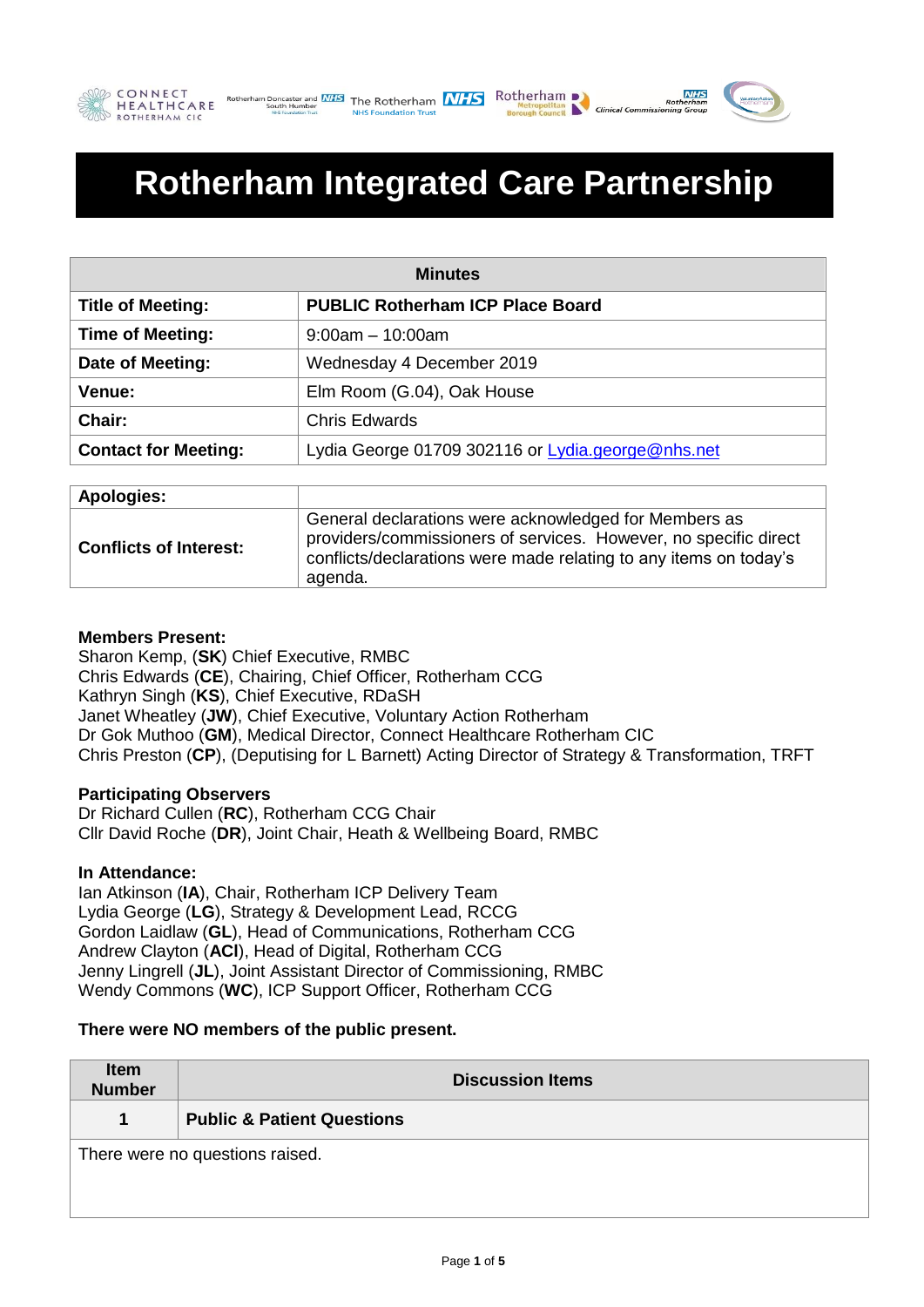# **2 Transformation Group Updates**

## *Children & Young People's Transformation Group Subject –* **Child & Adolescent Mental Health Services (CAMHS)** *Presented by Jenny Lingrell*

Jenny Lingrell highlighted that there had been two recent inspections one by the CQC and the other by the System Improvement Team. Positive feedback had been received from both. In relation to CAMHS, the CQC had; been impressed with the highly skilled compassionate staff focus on patient need; acknowledged the strong partnership working and; heard from patients and carers that staff are responsive and flexible.

As part of the 4 week wait trailblazer pilot, the System Improvement Team reported that the intellectual disability pathway ensures equity of access, the safety nets group supports the reduction in stigma and engages young people creatively, and acknowledged both the multi-disciplinary working of the eating disorders pathway and the peer support workers employed in the service. Currently 89% of cases referred are receiving 2 contacts from the service within timescale and additional children's wellbeing practitioners are in training posts. Service delivery is expected to become more consistent in the new year.

JL also highlighted that the mental health schools team trailblazer pilot is progressing well with staff now recruited and engagement with the schools involved good.

JL reported high number waiting for the diagnosis of ASD/ADHD as the service is unable to keep pace with level of demand. She went on to outline a number of actions being taken to address the trajectory including an event planned for January 2020 to examine the pathways in detail and help give more clarity. In the meantime, a clear action plan has been put in place to reduce the waiting times. These are structured into 3 areas; ensuring the current referral pathway works efficiently; adding capacity to the current pathway and taking a whole system approach.

Kathryn Singh acknowledged the issues and the need to better understand the increase in referrals. The critical factor is workforce and recruitment however despite numerous attempts RDaSH has not been able to adequately recruit staff. Alternative approaches such as the introduction of Healios are being employed. Written feedback and recommendations from the unannounced visit to Rotherham CAMHS is awaited.

Following discussion it was noted that a number of approaches are being undertaken. CAMHS has been made an investment priority which has resulted in real improvement. Work has taken place across the system to improve the diagnostic pathway with schools and practices, however further work is still required to address the trajectory.

Place Board thanked JL and the Children & Young People's Transformation Group for the work being undertaken. Chief Executive Officers agreed to take escalation in relation to ASD/ADHD by looking in more detail at the issues and actions. A review of the position will take place again in February/March to see if there has been improvement and determine whether any future change is required.

## *Action: CEOs/JL/LG*

#### *Urgent & Community Care Transformation Group Subject – Integrated Single Point of Contact Presented by Chris Preston*

Chris Preston gave an update on progress highlighting that the focus has moved from structural change to integrated ways of working with integrated points of contact across the wider system reaffirmed as a key theme. The intention is to use Intermediate Care and Re-ablement health and social care multi-disciplinary community hub as a test bed. Work is due to be undertaken on defining how the hub will work in practice and scoping the co-location of a re-ablement team. The team will be supported by the use of the Directory of Services and the Rotherham Health Record.

Concerns were noted around the capacity to deliver particularly with winter approaching, the pace and scale of the change and upskilling staff. However, mitigations have been put in place including backfill arrangements to release specialist resource; phased implementation and co-location of staff facilitating the transfer of knowledge and increased levels of risk tolerance by acute decision makers in the community setting.

Place Board thanked Chris Preston and the group for the update on progress.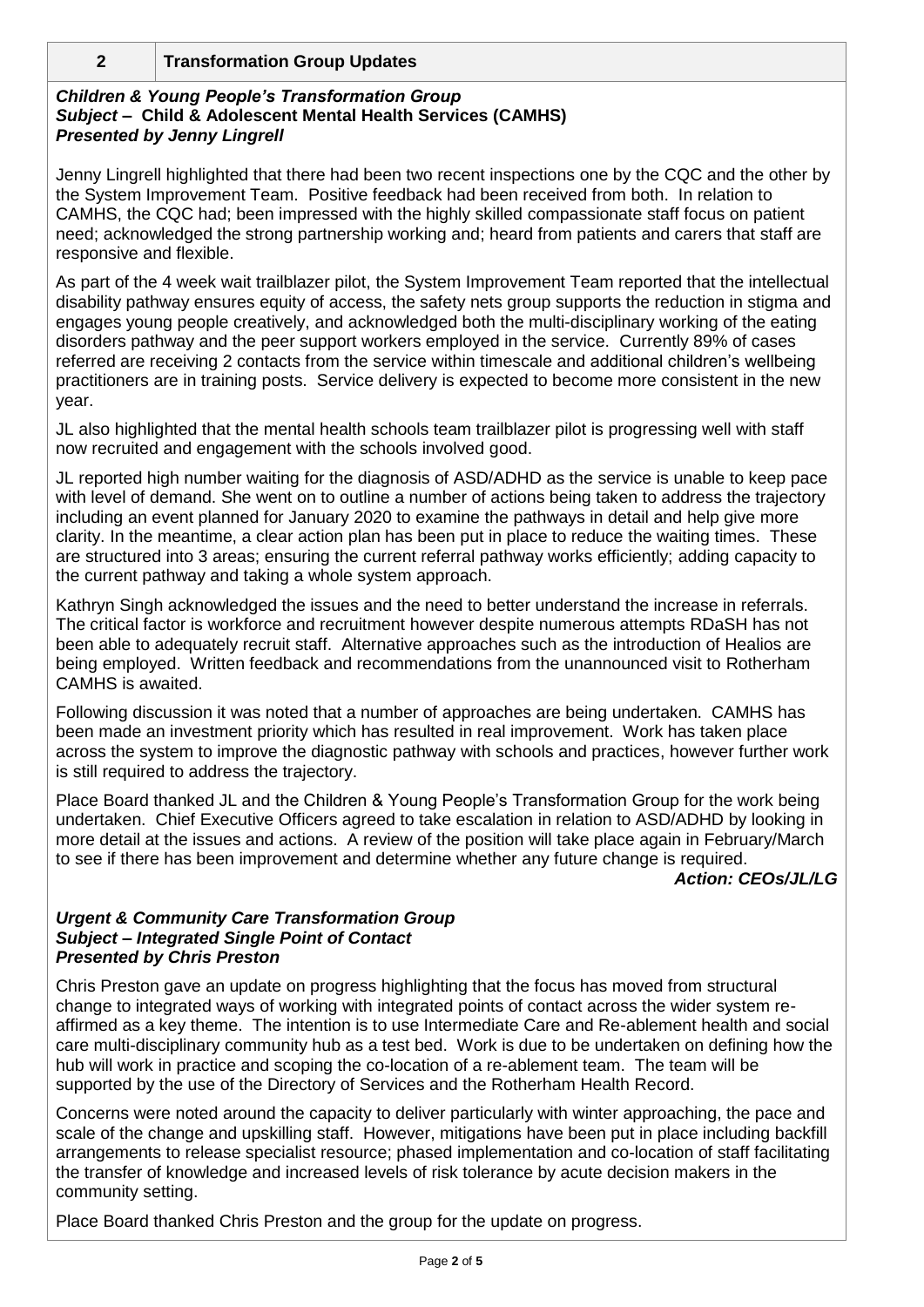## *Mental Health & Learning Disability Transformation Group Subject – Community Crisis and Home Presented by Ian Atkinson*

Ian Atkinson gave an update on progress advising that self harm training has now been completed and capacity has been increased which in turn has released social work capacity. A successful bid from the Community Crisis Transformation Fund and inclusion on the Urgent and Crisis Mental Health Care national pilot have seen further allocations.

IA explained that workforce recruitment and retention is proving challenging for both RDaSH and RMBC. Last year police street triage over the winter period proved to be a good way of preventing crisis however this year the required workforce is not available. The levels of suicide and drug related deaths seen in Rotherham recently has also had an impact and affect our staff in community crisis teams. A number of ways of supporting resilience are currently being examined. Further work is also required to enhance the crisis helpline but this is also recruitment dependent.

The bed base at both Swallownest and Woodlands is experiencing higher delayed transfers of care (DToCs) than seen before but the move to care at home is in line with our strategy. Funding has also been agreed to address delayed transfers of care (DToCs) but a wider approach is required.

Work to fill the vacancies required to deliver the action plan continues including a bid submitted for additional funding to support workforce issues.

Sharon Kemp thanked IA for the update. Recruitment is an issue across Place and needs to be addressed collectively as part of the OD and workforce discussions going forward.

Noting the concerns around DToCs, it was agreed that further discussion is required at CEO level to determine next steps. In the meantime, to aid discussion Place Board asked the Delivery Team to undertake a piece of work using recent case study examples to determine the complexity involved in changing the current system.

# *Action: IA/LG/CEOs*

Place Board recognised the amount of work being undertaken by the Group and requested an update on the action undertaken at the next meeting.

## *Action: IA*

Place Board members thanked Ian Atkinson for the update and assurance provided.

# **3 Enabling Group Update – Digital**

Andrew Clayton attended to give an update on the work being undertaken by the Digital Enabling Group. However, due to the limited time at this meeting and the importance of the digital agenda, it was agreed re-schedule the update for the February meeting to allow more detailed discussion to take place. In the meantime, ACl will escalate the issues outlined in the slides via e-mail to relevant Partner Chief Executive Officers as appropriate. These challenges and issues are around capacity and delays in receiving datasets for mental health and local authority for Rotherham Health Record.

## *Action: ACl/SK/CP*

It was agreed to extend the public session in February to 2 hrs, ie 9am to 11am.

*Action: LG/WAC*

Discussion turned to the use of the Rotherham Health App in conveying winter messages. Gordon Laidlaw will share messages about the App and its use with Partners.

*Action: GL*

#### **4 Rotherham ICP Place Plan – Progress Update**

Lydia George reported that progress is being made towards the refreshed plan. The final draft will be sent to all Partners for reviewing internally within their organisations before the ICP Place Board is asked to sign it off in February 2020. It was noted that a few areas of narrative are still outstanding and LG will escalate any issues or barriers to completion via partner CEOs.

Discussion followed about engaging Health Select Committee (HSC). Sharon Kemp will consider how this can best be undertaken during the current period of 'purdah'. It was noted that the Health & Wellbeing Board will be the governance route for signing off the Plan on behalf of the Council.

*Action: SK*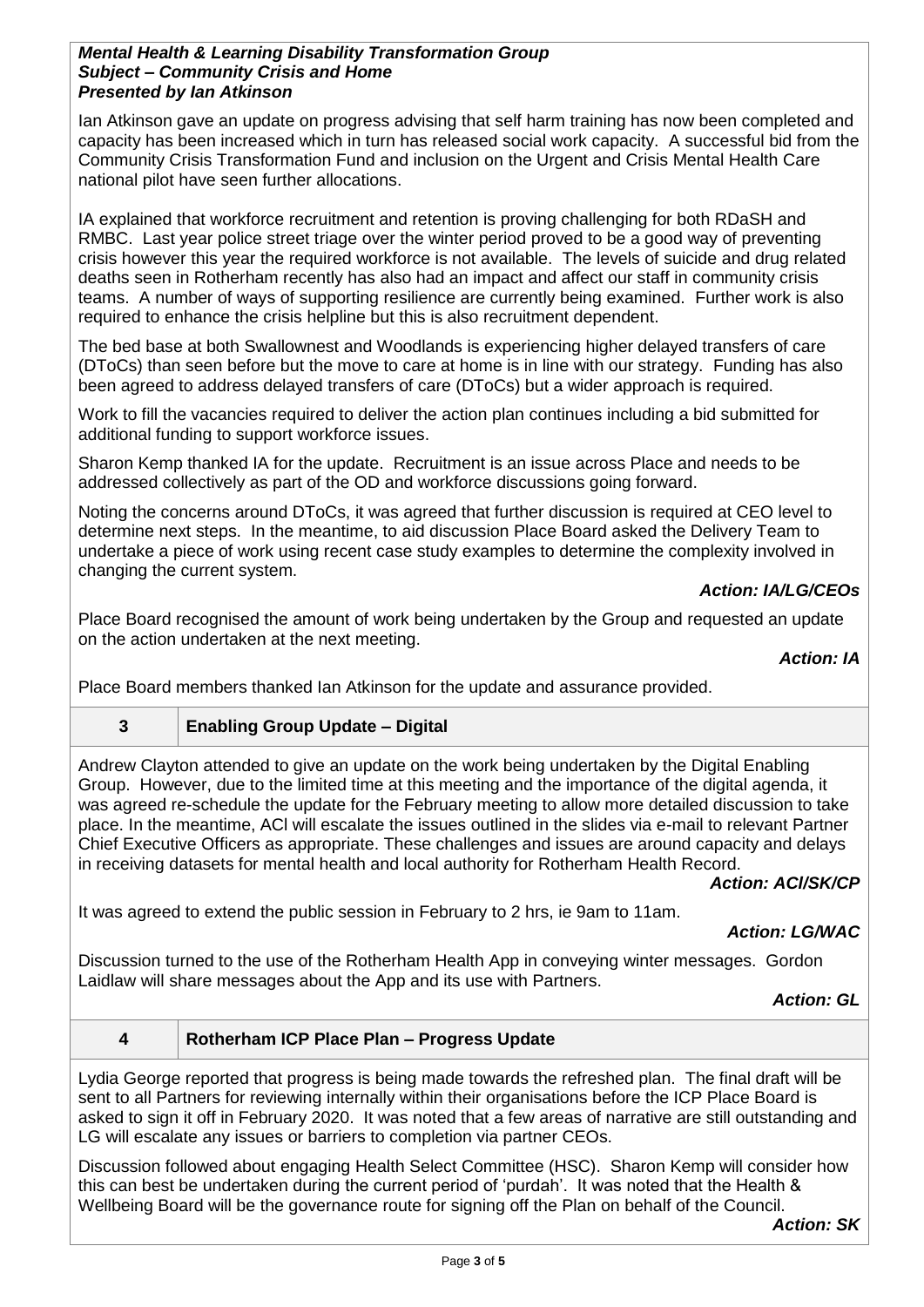# **5 Rotherham ICP Performance Report – Quarter 2**

Overall the position reported this quarter is positive with the combined number of milestones either on track or completed. Specific areas of concern and the associated challenges had been discussed earlier in the meeting as part of the transformation group updates. These related to ASD/ADHD diagnoses and early help assessments for the 0-19 service.

There had been little fluctuation in KPI performance for any of the RAG ratings. The position remains similar to Quarter 1 with the exception of one new 'red' rating relating to new permanent admissions to residential nursing care for adults. Further work is required to understand the reasons for this.

Members noted the progress with delivery of the ICP Place Plan as at the end of October 2019.

## **6 Winter Plan and Preparedness Update**

As agreed, this item will be added throughout the winter period to enable Partners to flag any related issues by exception. There was nothing to highlight this month other than the delayed transfers of care (DTOC) discussed earlier in the meeting under the Mental Health & Learning Disability Transformation Group update.

## **7 Draft Minutes from Public ICP Place Board – 6 November 2019**

The minutes from the previous meeting were **APPROVED** as a true and accurate record. There were no matters arising.

## **8 Communication to Partners**

Gordon Laidlaw will work with Partners on conveying winter messages and Health App information.

In future, Members agreed to create short videos highlighting key points from Place meetings which will be publicly 'tweeted'.

*Action: GL/All*

## **9 Risk/Items for Escalation**

Partner CEOs will discuss the issues highlighted around delays in the diagnosis of ASD/ADHD for CAMHS and Delayed Transfers of Care (DToCs) with mental health beds. Updates will be received at the February meeting.

#### *Action: Partner CEOs/LG*

| 10                                                      | <b>Future Agenda Items</b>                                                                                                                                                                                                                                                                             |  |
|---------------------------------------------------------|--------------------------------------------------------------------------------------------------------------------------------------------------------------------------------------------------------------------------------------------------------------------------------------------------------|--|
|                                                         | • OD & Workforce Update – Workforce Maturity Index (tbd)<br>Rotherham ICP Communications & Engagement Strategy (Feb)<br>Digital & Finance Update (Feb)<br>Rotherham ICP Place Plan (Feb)<br>Quarter 3 Performance Framework (Mar)<br>Rotherham Provider Alliance Update (Feb)                          |  |
|                                                         | Standard Agenda Items<br>Delivery Dashboard/Performance Framework (quarterly)<br>Transformation Groups Spotlight Updates (monthly)<br>Enabling Group Updates (monthly)<br>Rotherham Provider Alliance Update (monthly)<br>Impact of Brexit Updates (Feb)<br>Primary Care Network Updates (as required) |  |
| 11                                                      | Date of Next Meeting                                                                                                                                                                                                                                                                                   |  |
| Wednesday 5 February 2020 at 9am at Oak House, Bramley. |                                                                                                                                                                                                                                                                                                        |  |